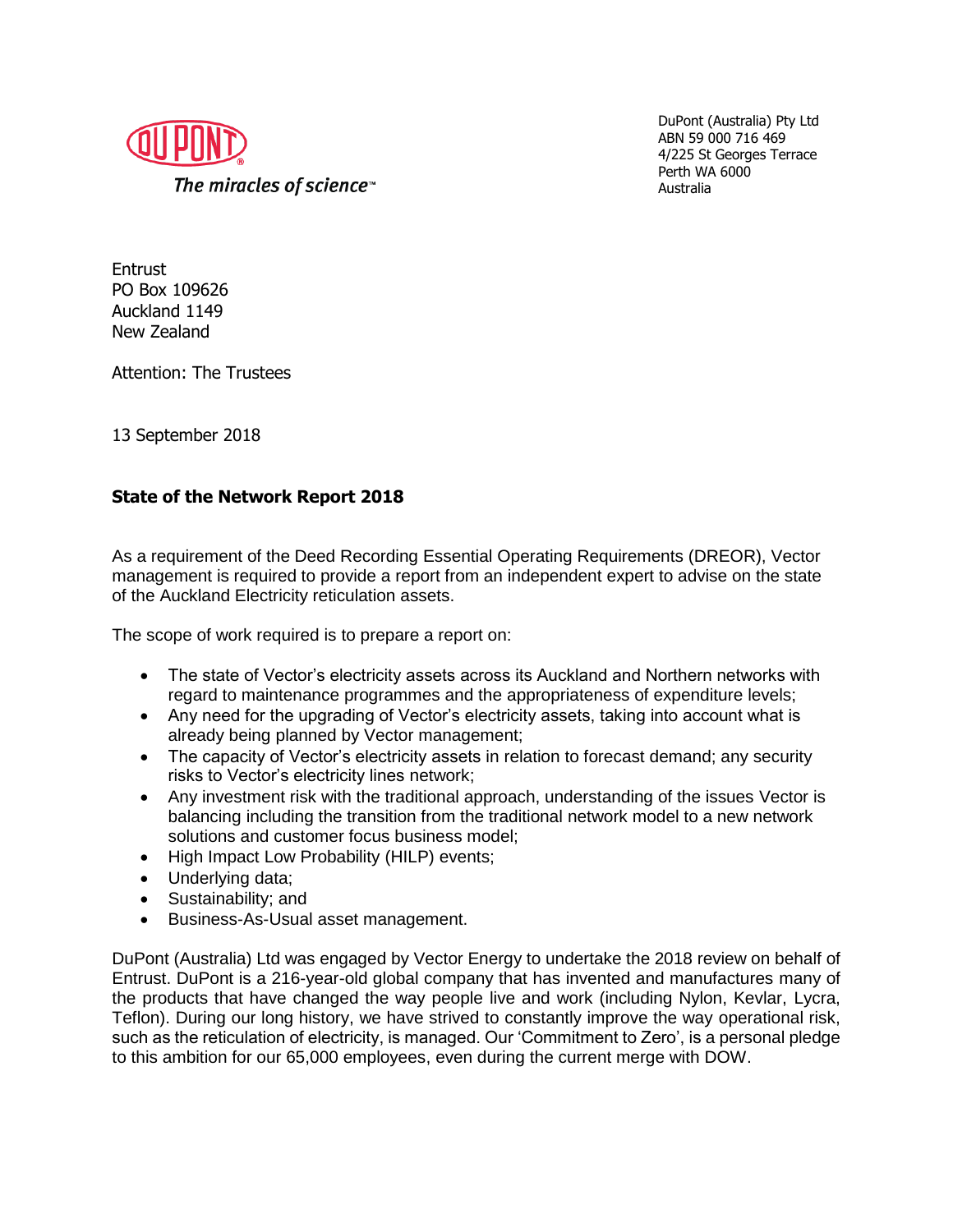The professional services division of DuPont, DuPont Sustainable Solutions (DSS) conducted the review and prepared this report. DSS is a global leader in Operational Risk Management, Operational Excellence, Innovation and Digital services.

The review team consisted of Chartered Engineers and senior consultants with a background in many industries including utilities, in process safety, sustainability consultancy and auditing. We included organizational culture change specialists to allow coverage of both engineering and human factors.

In the period since the last State of the Network report, a number of factors have had influence on the areas covered by the scope of work. These factors include:

- Implementation of Health and Safety at Work Act 2015, specifically the cessation of all live work and the shutdown of circuits in response to reporting of potential live lines from the community
- A series of extreme weather events which tested the reliability and resilience of the network. A notable example of that was the destructive 10th April wind-storm with gusts of up to 215km/h, which impacted 180,000 homes and businesses, primarily as a result of tree damage to lines
- Adapting business operations to manage the new levels of performance in relation to System Average Interruption Duration Index (SAIDI) and System Average Interruption Frequency Index (SAIFI) metrics
- Reviewing and improving operational standard to enhance the quality of the service and contractor management
- Continuing investment in new network solutions and customer focus business model (eg: battery technologies)

Strengths observed during the Vector visit were the obvious alignment of the Vector network leadership team to a common vision and goals for a new energy future. All business units we met were able to provide data driven strategies that articulated their contribution to this vision. This leadership commitment cascaded into other levels of the business who demonstrated the same dedication to customer service, collaboration and innovation.

We continue to support Vector's decision to improve public safety and reduce workplace risk by eliminating live line work. Vector and its Field Service Providers have reviewed their works management processes to maximize the use of planned system outages that should improve unplanned outages as system improvements are installed. However, Vector's performance against the regulated targets for SAIDI and SAIFI has deteriorated as a consequence and new targets are still to be agreed with the Commerce Commission.

Significant work to establish a more proactive asset management system has created the capability to forecast maintenance-related OPEX and CAPEX expenditure driven by quality data. As a result, Vector is able to provide a clearer picture of future cost trends to support the regulator in setting a Default Price Path that should secure the funding required for the targeted performance to be agreed.

Vector is addressing the reality of the dynamic energy market and changing customer preferences, coupled with an unprecedented fast pacing adoption of new technologies (e.g. solar panels, batteries and electric vehicles) with plans for more elaborate risk-based scenario planning. Regulatory certainty is still needed to set the appropriate level of investment in technologies to improve SAIDI and SAIFI performance.